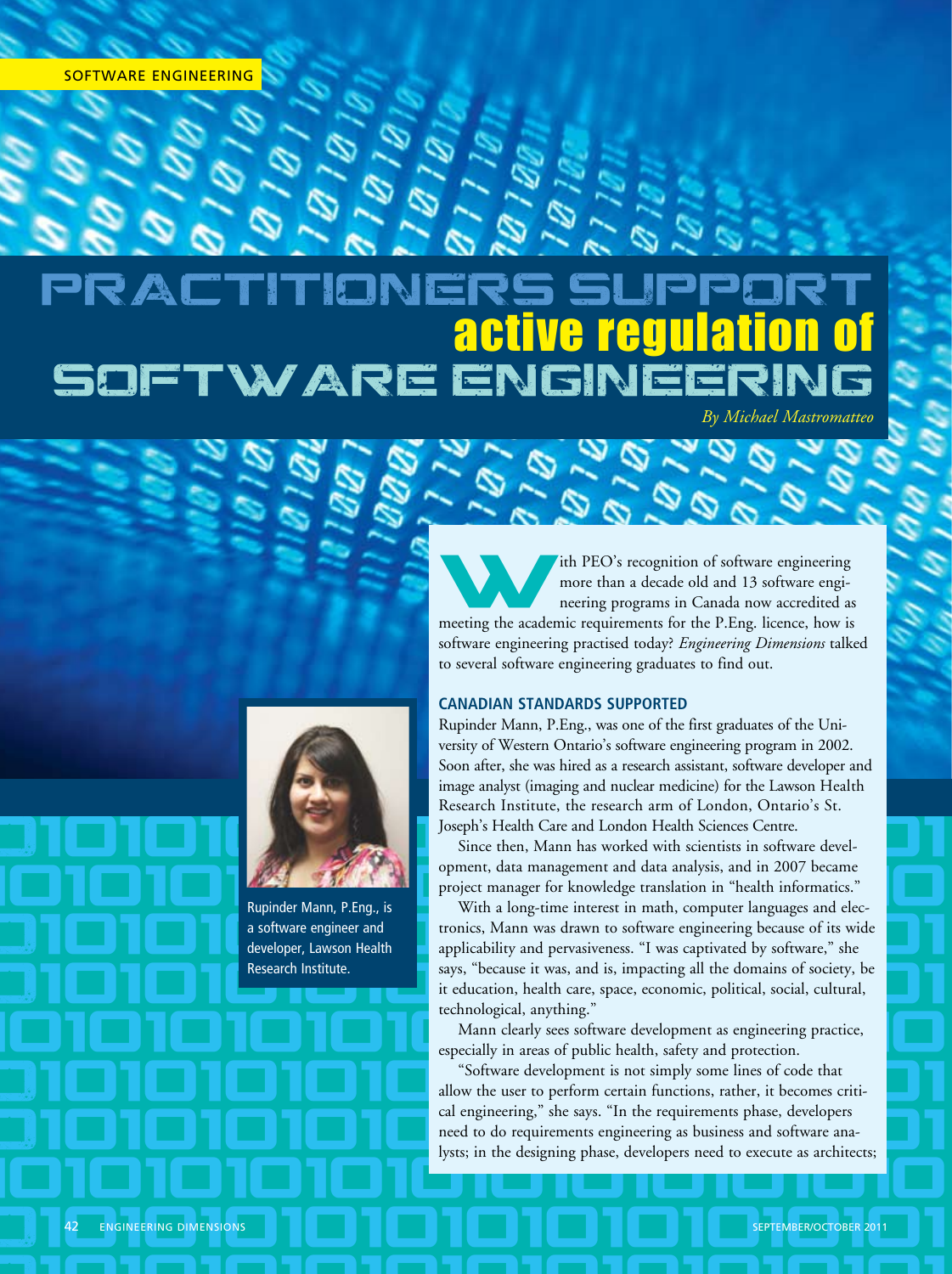

in the implementation phase, developers need to become software experts who know the superior applications of efficient and secure code; in the testing phase, developers need to become quality assurance representatives; and in the production phase, developers need to stand behind their developed product and provide support through the maintenance phase."

She says practitioners often take on multiple roles, especially to satisfy some of the best practices expectations supported by industry. She believes a combination of computer science and engineering discipline is the best formula to ensure safety, security and reliability of softwarerelated projects.

"Software engineering employment is essentially imperative for critical systems as they are ubiquitous and the complexity and consequences that arise when they fail most often require the highest level of engineering," Mann says.

She says she supports PEO's development of new guidelines for her area of practice and the development by PEO of a possible designation or specialty in software engineering.

"In such a heterogeneous environment, some sorts of standards are always welcome," she says. "Most organizations develop their own standards, but again, consistencies among these different organizations would be a good idea."

She cites as examples the Institute of Electrical and Electronics Engineers' Software & Systems Engineering Standards Committee, which promotes timely development and management of a comprehensive and integrated set of software and systems engineering standards of proven utility, and software engineering standards established by capability maturing modeling integration, a systematic improvement approach providing organizations with the steps needed for process enhancement.

"I am sure it would be advantageous to software practitioners if PEO helps develop such standards, especially applicable to Canadian rules, law and regulations," she says.

## **Licensure enforcement a challenge**

Also a graduate of Western's software engineering program, Darcy Bachert, P.Eng., is vice president, operations, Prolucid Technologies Inc., a Mississauga-based systems integration company that develops software and control systems for energy, life sciences, manufacturing and other industries. Typical projects for him include turnkey test and automation, real-time data logging and control systems, and software product development for clients.

Bachert was originally enrolled in Western's computer engineering option, but found the then newly introduced software engineering option was a better fit with his interests and career expectations.

He says an engineering mindset is especially useful to software professionals if their work touches on different industries, or if it involves safety critical applications, noting that such software is often "acquiring data, performing engineering calculations and then using the results to feed back into control of some process in real time. To ensure we are successful, we take the same approach to developing software as we would to designing a bridge. This starts with clearly defined requirements and detailed design, through development, testing and deployment of the system. This systematic approach to software development turns a previously ad-hoc process and puts the structure around it required to create robust, reliable and documented software."

Like Mann, Bachert notes that assorted industry- or sector-specific guidelines currently inform software development work. In the medical sector, for example, Prolucid relies on IEC 62304 and its standard operating procedures that help define an approach to software development in this critical area. And while there are generic processes to ensure all phases of software development are executed, documented and open to review, Bachert says there's a place for PEO and its guidelines writing volunteers to bring consistency to the field.

"As software is a relatively new discipline compared to civil engineering, [perhaps] PEO does need to update or develop standards that are more applicable to software practitioners," he says. "Many of the current references or guidelines are vague when it comes to software engineering, and so need to be updated to be more relevant."



Darcy Bachert, P.Eng., is vice president, operations, Prolucid Technologies Inc., Mississauga.